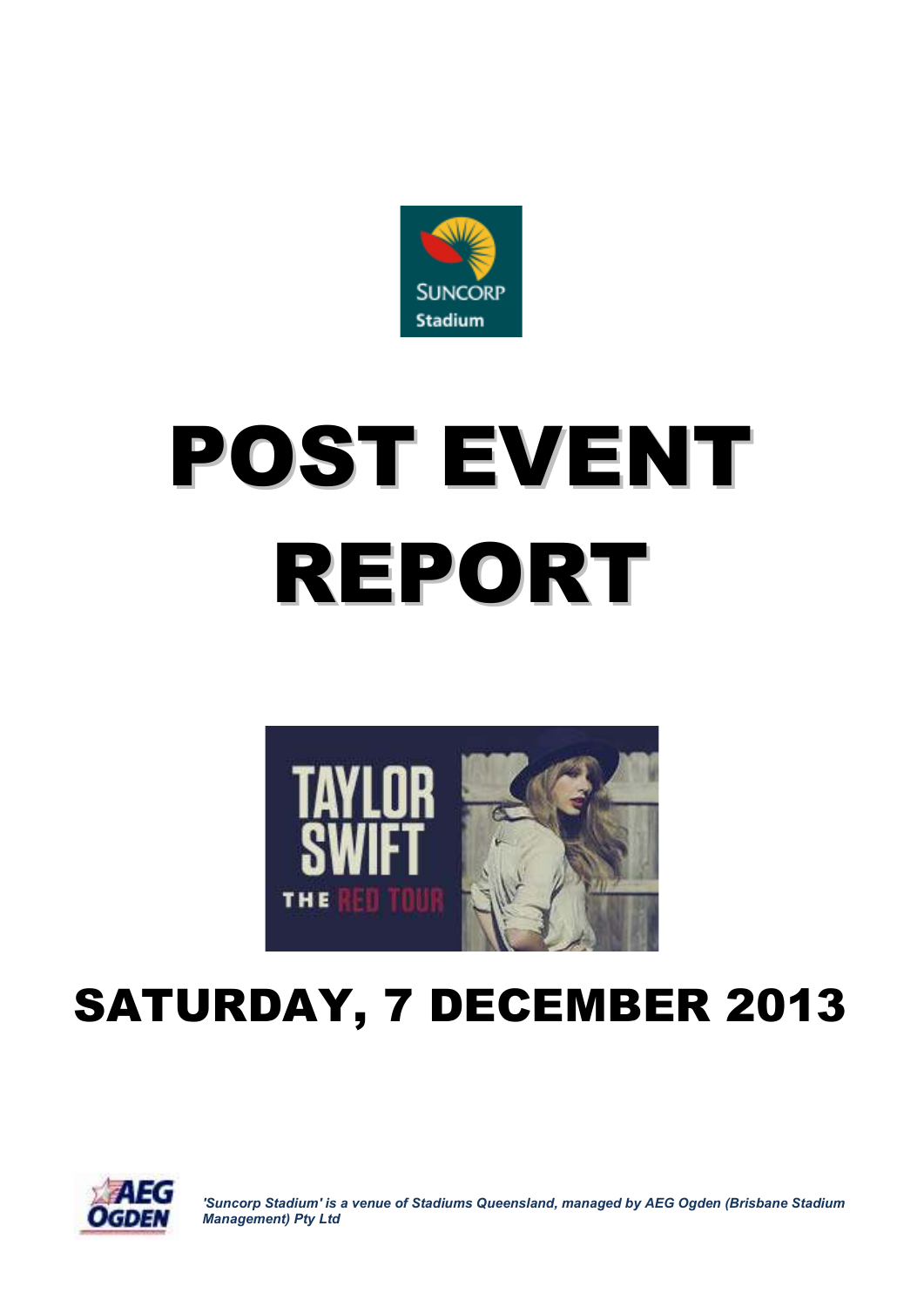

# **TAYLOR SWIFT - The RED Tour SATURDAY, 7 DECEMBER 2013**



# **1. EVENT OVERVIEW**

### *Event Summary*

Suncorp Stadium hosted international pop sensation Taylor Swift as part of her 2013 'The RED Tour' on Saturday, 7 December 2013.

Detailed planning was undertaken to identify and minimise potential adverse impacts on the local community in accordance with the Major Sports Facilities Regulations 2002 for Special Events.

A specific Operational Management Plan and a Transport & Traffic Management Plan was developed for the Concert and provided to the Stadium Management Advisory Committee (SMAC), Transport Coordination Group (TCG) and Stadiums Queensland as required in the Regulations.

A dedicated Call Centre was established for the Concert period for the general public to contact the Stadium on any issues arising either during the bump in and bump out periods or during the concert itself.

A local community letterbox drop was also conducted to provide residents and local businesses within the Lang Park Traffic Area with as much information on the Event as possible.

The raised Pit Area constructed by the Promoter as part of the stage build buckled during the show requiring the relocation of approximately 370 patrons to other areas. As is standard operating practice, the Stadium requested and received structural certification from a qualified engineer to ensure the soundness and safety of all temporary construction. The Promoter accepted full responsibility and provided refunds to all affected patrons, however the incident did result in a number of emails, all of which have been resolved satisfactorily.

| Attendance              | A total of 37,342 patrons attended the concert                                                                                                                   |  |
|-------------------------|------------------------------------------------------------------------------------------------------------------------------------------------------------------|--|
| Complaints /            | 1 call related to noise was received at the Stadium Call Centre on the night of the                                                                              |  |
| Compliments             | concert and 10 emails from some patrons in the Pit Area                                                                                                          |  |
| Media                   | Positive media coverage leading up to and from the concert                                                                                                       |  |
| <b>Crowd Management</b> | No queuing problems or delays in entering the Stadium. Egress went smoothly.                                                                                     |  |
| Security                | No substantial Security issues.                                                                                                                                  |  |
| Transport               | No delays or issues were experienced with Public Transport. Crowds cleared<br>within 60 minutes.                                                                 |  |
| <b>Noise Controls</b>   | The concert complied with the noise limits specified within the regulations in that<br>all measurements taken within the Stadium were below the 100 db(A) limit. |  |

Key deliverables for the Concert were: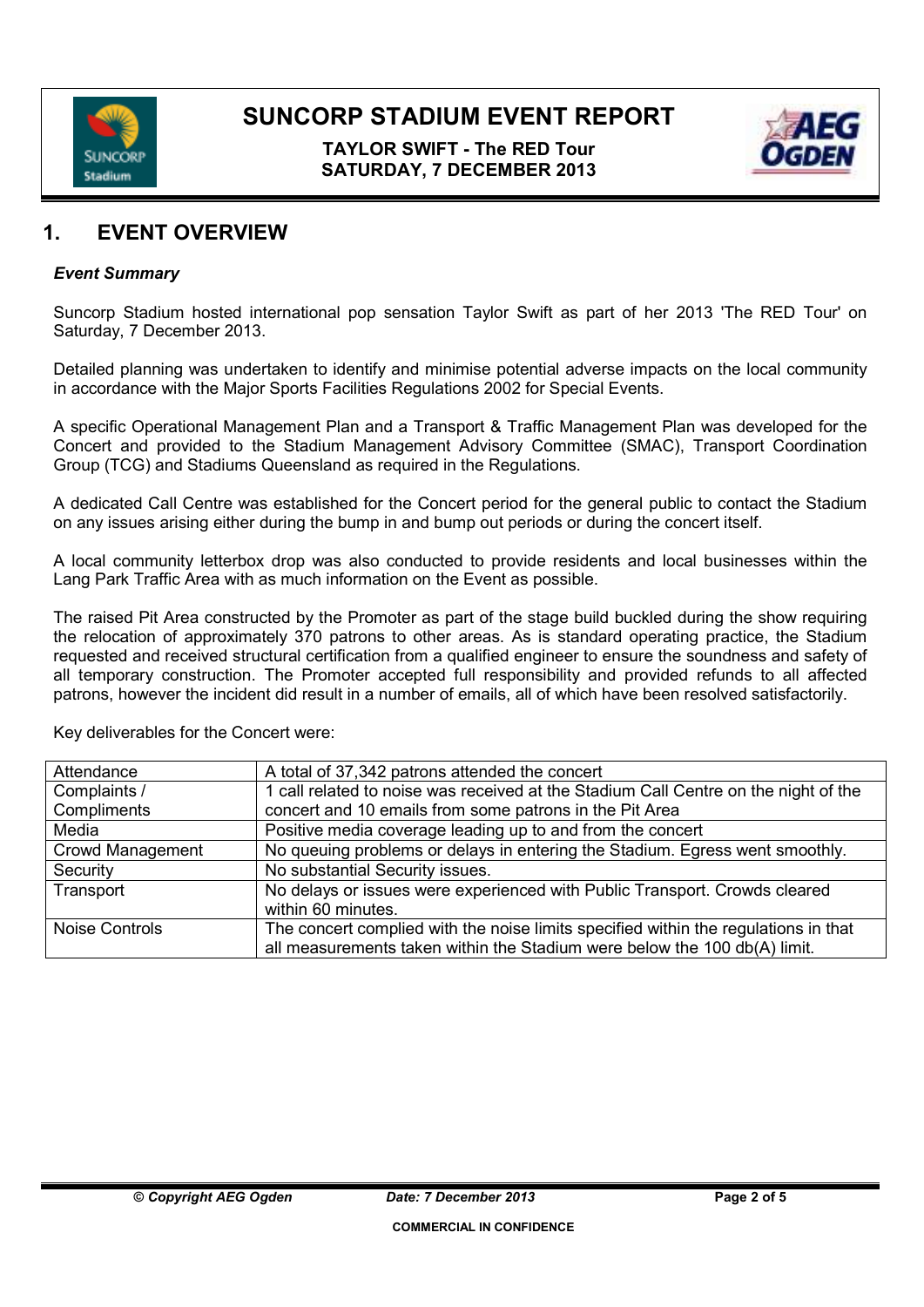

**TAYLOR SWIFT - The RED Tour SATURDAY, 7 DECEMBER 2013**



# **2. OPERATIONS**

# **2.1.1 Concert Program**

| Public Gates A, B, D & E Opened              | 17:06 |
|----------------------------------------------|-------|
| First Support Act Commenced - NEON TREES     | 18:40 |
| Second Support Act Commenced - GUY SEBASTIAN | 19:20 |
| Main Act Commenced - TAYLOR SWIFT            | 20:38 |
| Main Act Concluded - TAYLOR SWIFT            | 22.24 |

## *2.1.2 Tickets Sold*

The following is a breakdown of the concert attendance:

| Field of Play GA standing | 400    |
|---------------------------|--------|
| Field of Play seating     | 9,023  |
| Grandstand seating        | 28,678 |
| Corporate seating         | 228    |
| No shows                  | 987    |
| <b>ACTUAL ATTENDANCE</b>  | 37,342 |

### **2.2 Local Residents Management**

### *2.2.1 Call Centre Operations*

The Stadium established a Concert Hotline for local residents and businesses which operated from Tuesday 3 December 2013 to Monday 9 December 2013, including the concert night specifically for issues relating to the concert.

The Call Centre operator had direct access to the Stadium control Room should assistance be required with any complaints or issues.

## *2.2.2 Concert Hotline Report*

There was one noise related call on the day of the concert (Saturday 7 December) to the Stadium Call Centre.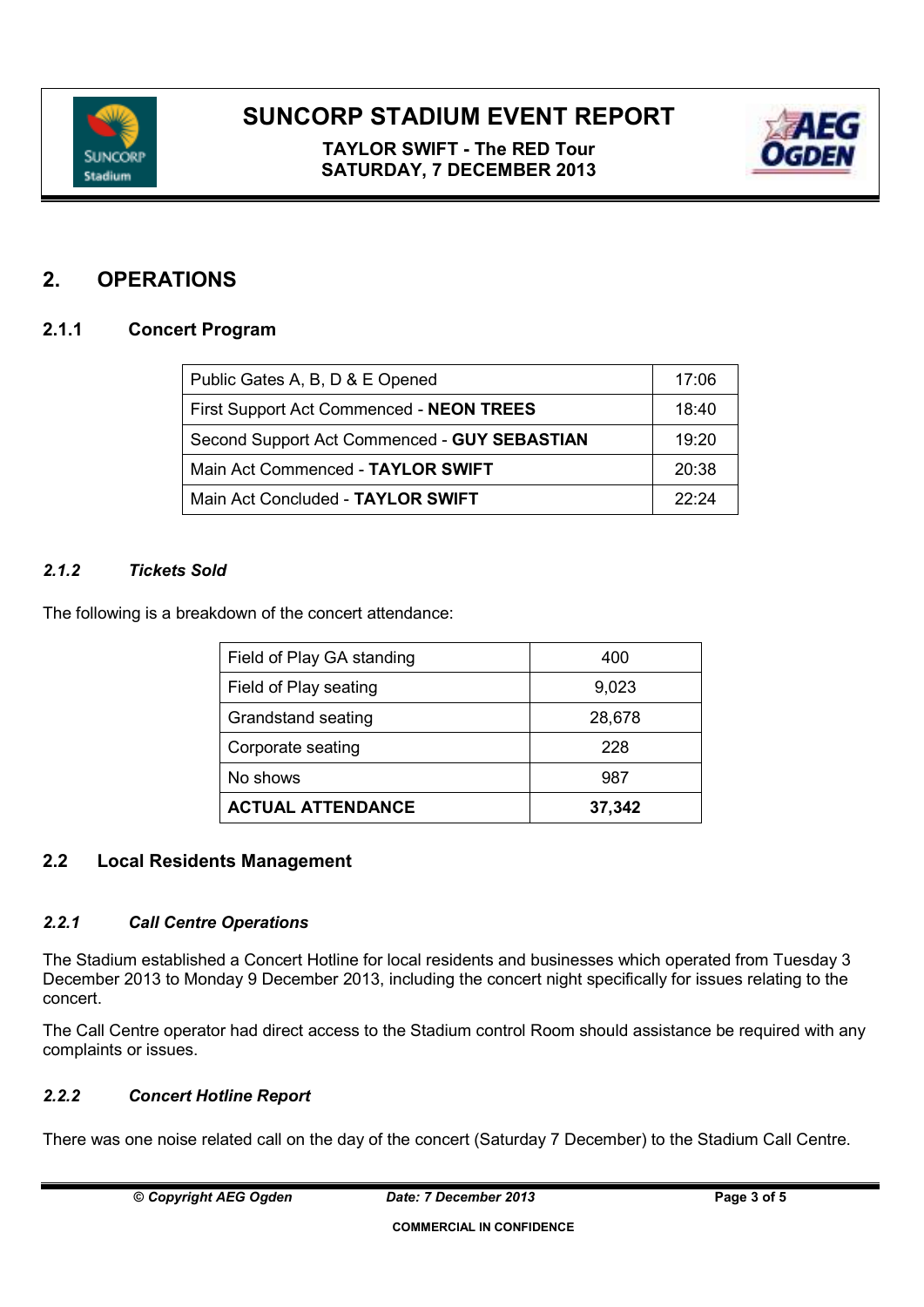

# **TAYLOR SWIFT - The RED Tour SATURDAY, 7 DECEMBER 2013**



# **2.3 Noise Management**

The Stadium engaged Cardno Consulting Australia as its specialist acoustic consultant. Cardno had conducted initial modelling to assist with the noise control measures during planning for the concert.

As part of this process, Cardno monitored noise levels at a point 50 metres directly in front of that stage measured at 15 minute intervals. It also continuously monitored the noise levels at the following locations as specified by the Major Sports Facilities (MSFA) Regulation 2002 (Reprint 1C) – Schedule 2:

- 8 / 5 Petrie Terrace, Brisbane
- 15 Plunkett Street, Paddington
- 36 Judge St, Brisbane
- 26 Princess Street, Brisbane
- 31 Isaac Street, Milton

Cardno Consulting measured noise in compliance with the Environmental Protection Agency's Noise Measurement Manual.

During the event, including rehearsals and sound tests, the Stadium ensured that one of its employees or contractors:

- (a) was present at the sound mixing desk for the event and associated sound checks;
- (b) could communicate with all of the acoustical consultants conducting the monitoring of the noise levels from the event; and
- (c) was able to report sound levels to Stadium Management at all times.

In summary, the concert complied with the noise limits specified within the regulations. Readings taken at the measuring point within the Stadium were below the 100dB limit and readings taken externally were below 70dB.

# **2.4 Local Issues Management**

### *2.4.1 Noise Levels*

The patron who contacted the Call Centre received a follow-up call advising him that the concert complied with the noise limits specified within the regulations.

### *2.4.2 Limousines & Parking*

Limousine parking in Parkview and Mayneview Streets was monitored closely and was in line with the usual arrangements for other major Stadium events. Barriers and Security guards were placed at either end of Blaxland Street to ensure it was not used for drop-offs and pick-ups and Queensland Police were present in Blaxland Street post concert to control noise and patron behaviour.

There were 235 parking infringement tickets issued and 9 vehicles towed for this concert.